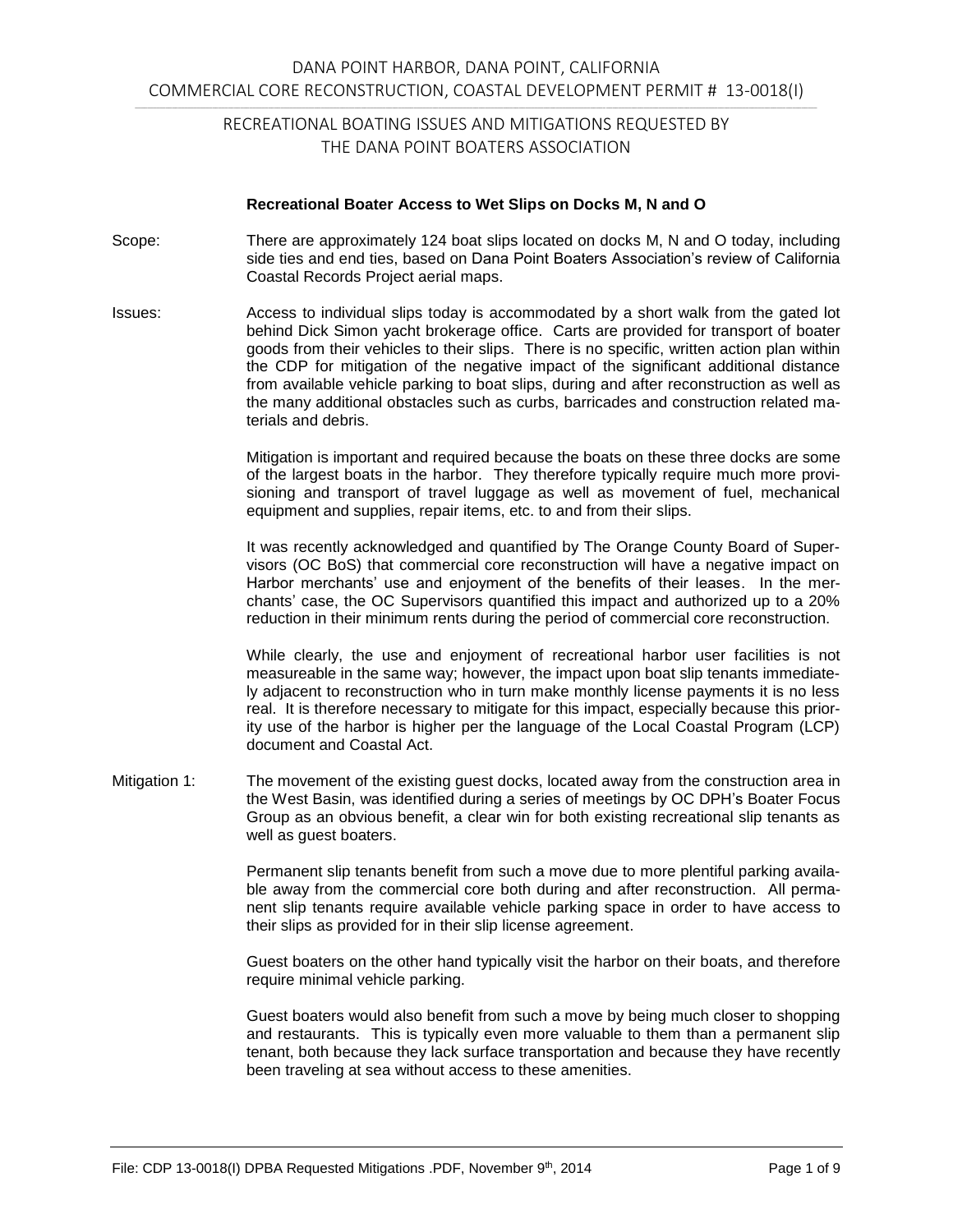We understand there have been a few undocumented, publicly unannounced offers extended to existing Dock M, N and O slip tenants. This program needs to be formally structured in writing, vetted publicly within the boater community, finalized and officially announced as a deliverable that is described within the CDP with firm target date specification.

The movement of all guest slips from their current locations to new locations on Docks N and O should be accomplished prior to start of construction for all boaters wishing to participate, limited only by the number of relocated quest slips available.

- Mitigation 2: A combined boat provisioning, luggage transport and parking management plan is required. A plan that achieves the higher priority use for recreational boating tenants (higher priority than the general public) for the remaining and still impacted recreational boaters on Docks M, N and O should be identified within the CDP application framework. The objectives and general scope of this plan should be specified while the actual mitigation plan should be completed, publicly vetted within the recreational boater community and implemented prior to the actual start of reconstruction, per Dana Point Harbor District Regulations.
- Mitigation 3: While less frequently mentioned during the past three years, a convenient, regularly scheduled baggage and passenger shuttle service<sup>1</sup> was often promised for this relatively small group of boaters by OC DPH and its agents during the many public boater outreach meetings, dating as far back as 2006. This service should be defined in general terms and documented within the CDP document.
- Mitigation 4: Parking for these impacted recreational boaters, as well perhaps for others including merchants, employees and the general public, should be provided from an offsite (outside the harbor) parking location during the period when parking in the commercial core has been reduced by reconstruction.<sup>2</sup> Currently unused South Coast Water District (SCWD) property, ideally combined with and/or adjacent to the planned dry boat storage area makes sense for this temporary purpose. Note that SCWD has already approved such a surface area (the area known as parcel C in the most recently published design documents) and we therefore believe this could be used easily without further study or associated costs.

 $<sup>1</sup>$  A baggage and passenger shuttle service with a published schedule is envisioned; a regularly operating program that ad-</sup> dresses boaters, as well as merchants and the general public's needs.

<sup>&</sup>lt;sup>2</sup> Parking for the general public has been a problem at the commercial core for many years. This justifiably explains why both successful and unsuccessful attempts have been made over time to repurpose boater parking have occurred. While there is more parking, for the general public, anyway one the two story 600+ space parking structure comes online, these parking problems will continue. Hence an ongoing program is required. We believe once included in sales collateral and other harbor information sources that over time it will receive significant use, especially during peak business periods when the harbor is saturated from a parking perspective.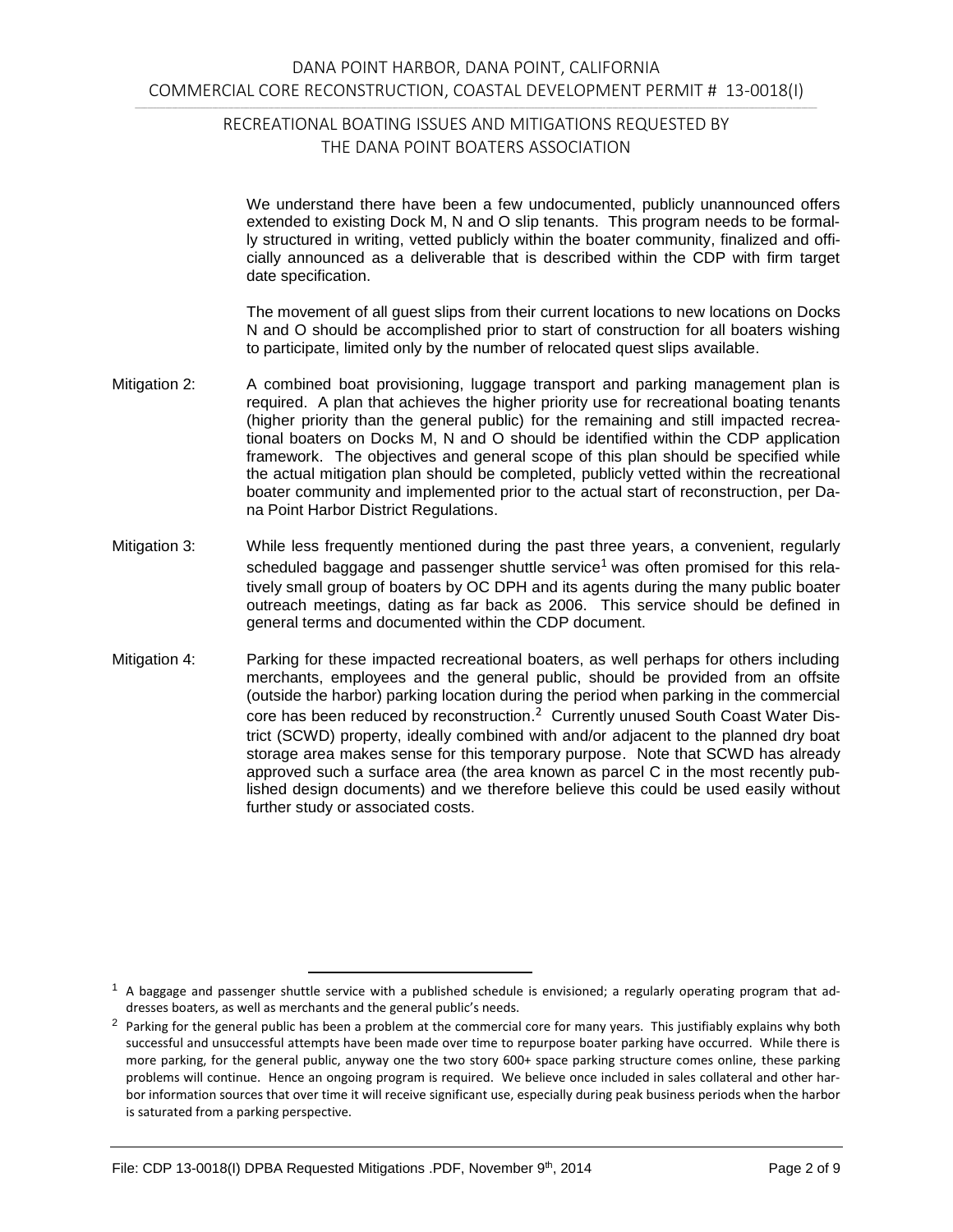Mitigation 5: As there are many more boaters with slips on Docks M, N and O than can be accommodated by the existing guest docks outside the commercial core, it is still necessary and has been already been documented within the CDP and elsewhere that recreational boater vehicle parking is to be provided within the new parking structure when it is available for occupancy. It is desirable to provide specific details within the CDP of the quantity, location and means, thereby to provide confirmation that the designated boater parking within the new parking structure is appropriate.

> If experimentation is planned (we understand and agree this may be appropriate) then measureable outcomes may be substituted for explicit design within the CDP.

Mitigation 6: The CDP document should be modified to call out a new policy that the slip tenants on Dock M, N and O will be notified and given right of first right of refusal on all slip vacancies of approximately the same size slip occurring elsewhere in the harbor, effective before and during the period of commercial core reconstruction, as well as a period of at least ten years following completion of reconstruction.

### **Recreational Boater Boat Parking, Docks M, N and O**

- Scope: Today there are approximately 105 vehicle parking spaces designated for exclusive recreational boater use within the parking lot surrounding the Dick Simon Marine Brokerage, based on Dana Point Boaters Association review of California Coastal Records Project aerial maps.
- Issues: We recognize that the California Coastal Commission has authorized a reduction in the allotment of designated recreational boater parking spaces from .75 parking spaces per slip harbor-wide, 1.25 spaces per slip in certain areas. The lawful allotment is now .6 parking spaces per boat, harbor-wide.

However, because the boats on docks M, N and O are also some of the largest boats in the harbor, they also require more parking, per boat, than those boats in the well under than 30' length overall which are the large majority of the boats in the harbor today. This is true both during and after construction.

Indeed, some of these boats on docks M, N and O, in the 40-50'+ range require a crew of 3 or more to even operate safely while the over 700 boats in the 22-24' range typically have a total capacity of 4 or less passengers and crew. It has been for this reason that parking availability has been an issue for the tenants of Docks M, N and O for many years. Obviously this has been true even with today's allocation of .85 vehicle parking spaces per slip. It only makes sense therefore to allocate a proportionately larger than average vehicle parking space allocation than .6 for these 124 slip tenants.

During the much of the public vetting lifecycle for commercial core reconstruction, there was reference verbally and in writing to developers' plans to provide designated recreational boater parking within the parking structure. It was with this spirit in mind that Dana Point Boaters Association recommended expansion of the two story parking structure into the "pan handle" area which was originally ground surface area to be dedicated to dry storage boating uses. Recently this matter was again discussed in a meeting with OC DPH. However, there are no explicit plans for such arrangements stated within the CDP.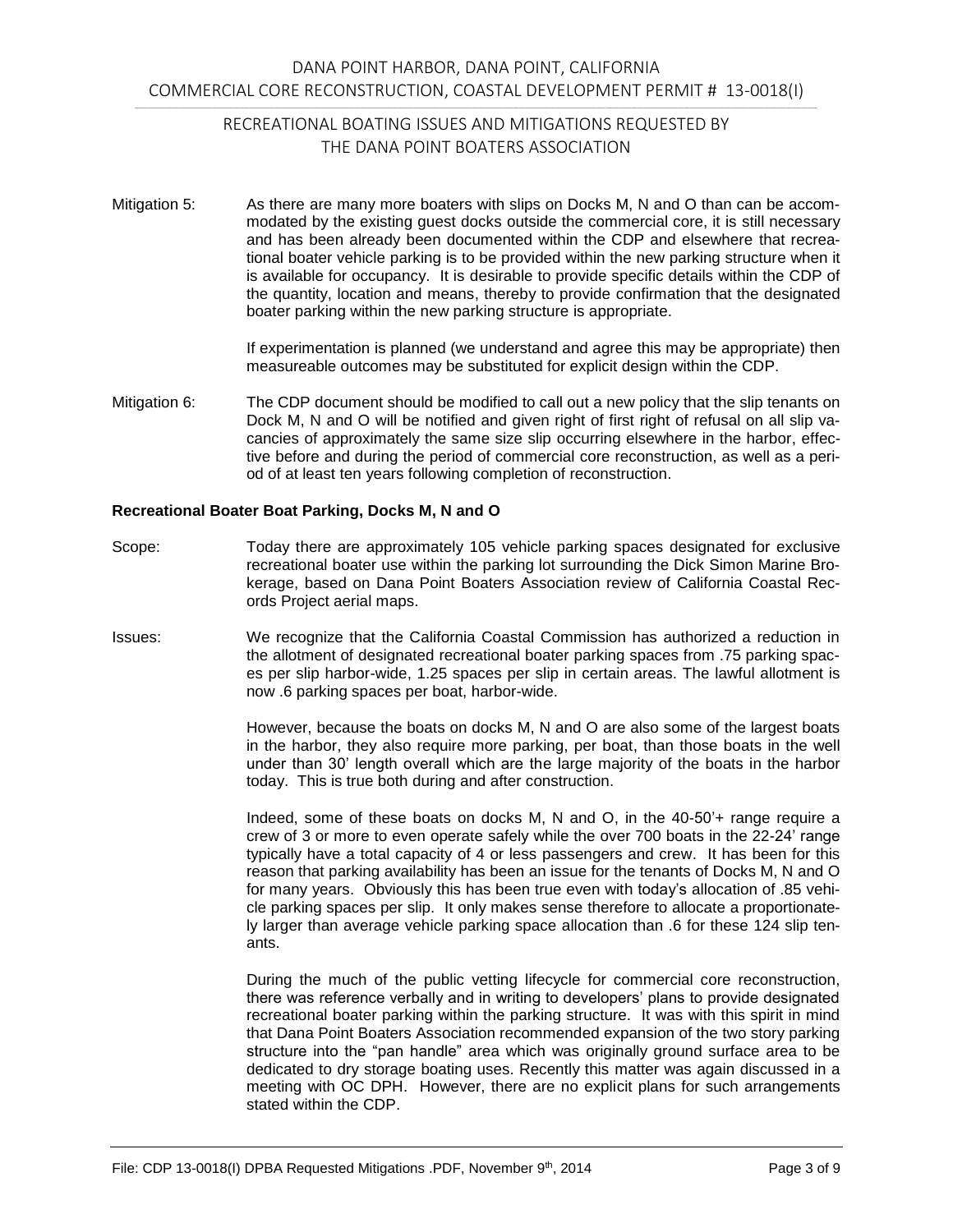The CDP serves as the final decision point before parking structure construction. It is therefore not possible for recreational boating stakeholders and their representatives (Dana Point Boaters Association for example) to "trust but verify".

- Mitigations 1 6: From a mitigation perspective, there is obviously significant overlap between boat slip access and available vehicle parking. Therefore the same previously discussed mitigation solutions above serve here as well.
- Mitigation 7: The existing vehicle parking spaces per slip tenant allotment, ~.85/1 ratio, should continue to apply to the slip tenants remaining on Docks M, N and O after relocation of existing guest slips from the area outside the commercial core.

How would this work? For the sake of illustration, assume that the number of permanent recreational boater slips remaining available after all guest slips are transferred to Docks M, N and O is 80. Then the number for vehicle parking spaces needed to service these slips using the existing allotment ratio would the 68 (80 X .85). This figure would be an excess of 20 vehicle parking spaces versus the 48 spaces to be allotted were the .6 spaces per slip harbor-wide criteria strictly applied (80 X .6).

The surplus of 20 vehicle parking spaces to be allotted here  $(68 - 48)$  would then be deducted from the total spaces allotted elsewhere in the harbor. Therefore, the .6 harbor-wide allotment would continue to be enforced.

#### **Recreational Boater Access to Wet Slips on Docks J, K and L**

- Scope: There are approximately 144 boat slips located on docks J, K and L today, including side ties and end ties, based on Dana Point Boaters Association's review of California Coastal Records Project aerial maps.
- Issues: Access today is accommodated by a short walk from the gated lot that begins behind Mariner's Village and runs all the way to the bridge at Island Way. Arguably to a lesser degree than will be the case with Docks M, N, and O, but without question still to a significant degree, the recreational boater tenants of Docks J, K and L will be adversely impacted by commercial core reconstruction.
- Mitigation 8: As explained within Mitigation 6 above, and second only to the recreational boater tenant of Docks, M,, N and O, the tenants of Docks J, K and L should be noticed and have rights of first refusal to slips becoming vacant elsewhere in the harbor during the period before, during and following completion of reconstruction of the commercial core.

### **Dry Boat Storage Boater Access and Dry Boat Storage Boater Parking**

Scope: Today there are approximately 517 vessels officially stored on trailers within the harbor's primary dry storage facility, known as The Embarcadero Marina. This marina also addresses the needs of a significant day-use visiting boater community as well as other ancillary recreational boating services such as Jet Ski, Paddle Board, Kayak and small Sailboat rentals. 334 tow vehicle and trailer spaces are to be allotted during and after commercial core reconstruction for day-use boater associated needs.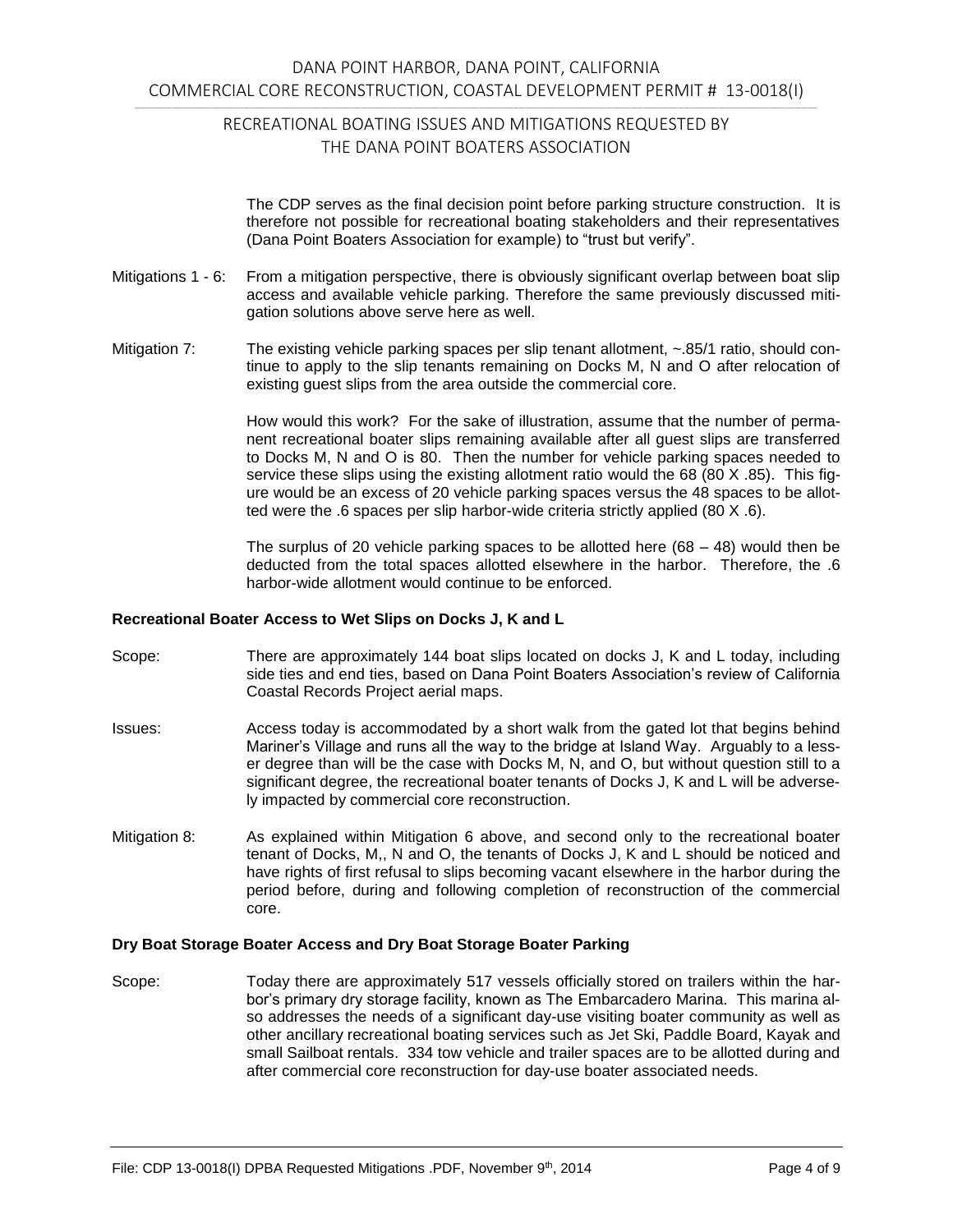Regarding this reconstruction, a major new structure, a two story parking deck will occupy a significant portion of the surface area that today is employed within The Embarcadero. When the new parking structure is built and reconstruction is complete the required dry storage capacity will revised from 517 be 493.

However, only ~105 storage spaces are planned to be "mast up", on trailers. ~390 storage spaces are to be contained within a new, automated access high-rise structure, often referred to as the "boat barn". Because it is less words, we are also referring to it by this term here.

Issues: During two stages of the 5-6 year construction period, the number of boats which can actually be permanently stored within The Embarcadero (i.e., boaters with other than day-use access) drops to as low as zero from the Coastal.<sup>3</sup> During several more stages of construction, only 22 boats may be stored.

> The CDP attempts to address temporary mitigation by means of a graded and blacktopped temporary offsite surface storage yard, to be opened in stages and to be shared with R/Vs and similar uses. This recently approved temporary facility is located off a frontage road over a mile from the harbor entrance. The frontage road is in turn located off a major thoroughfare. Entrance and egress to the frontage road, not yet defined, is acknowledged to require improvement to safely and effectively provided the intended access. The Pacific Coast Highway freeway extension is nearest frontage road access. The alternative frontage road access point (Stonehill Road) is further away. A traffic light has been discussed and is generally known to be a requirement but has not yet been authorized by the City of San Juan Capistrano or South Coast Water District.

> Regardless, this not yet blacktopped storage yard has been announced as available by the South Coast Water District. The facility very likely will have a contracted facility operator at some point. However, limited services are planned beyond security and blacktopping may be available. Further, the existing CDP language is silent beyond a statement that offsite space will be provided as mitigation.

> To illustrate the shortfall that the currently offered mitigation represents, consider that today payment of Embarcadero monthly rent includes all of the following:

*Secure, gated keycard access, 24/7 security, potable water, dedicated restrooms, surface area lighting, access to electricity, saltwater wash down facilities, direct access to the launch ramp, boat launching services, plus other miscellaneous marina services and supplies.*

For day-use boaters the current construction plan represents only a minor inconvenience, assuming tow vehicle and trailer space is not consumed by dry boat storage boaters, as well as other transit and construction related uses. However, for dry storage boaters, those boaters who are harbor tenants today and permanently store their boats on trailers within The Embarcadero there are many issues still to be addressed, including:

<sup>&</sup>lt;sup>3</sup> Today, there are officially, 517 boats stored in surface dry storage within the Embarcadero, and unofficially over 600 boats are stored within the immediate area. The California Coastal Commission has authorized the number be reduced to 493.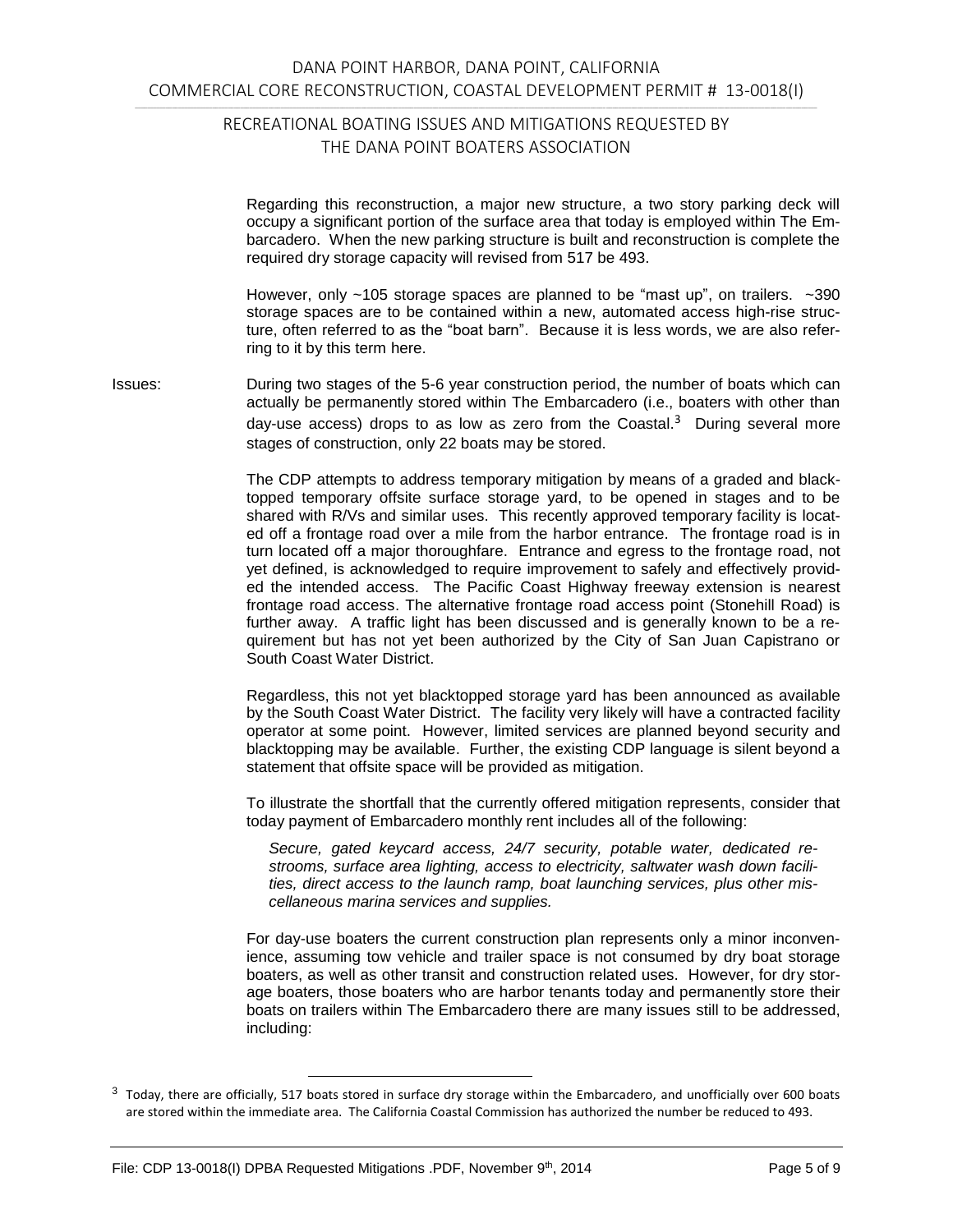- 1. Today these trailer boaters must license and maintain their trailers in condition suitable only for launching and retrieving their boats, without the additional needs obviously associated with significant travel on crowded public and private roads as well as a private portion that today is far less than trailer-boat transit friendly.
- 2. Today, trailer boaters have almost immediate access to the launch ramp and if their boat is stored outside the storage yard (many are) they have 24/7 launching access.
- 3. Today, the amenities listed previously are readily and conveniently available for dry storage boater's DIY (Do It Yourself) projects that most all trailer boaters (if not all boaters) do and enjoy on a regular basis. Indeed DIY projects represent a significant component of the affordable boating lifestyle.

This is the lifestyle that dry storage boaters are now paying rent each month to maintain. Given there is not further mitigation, this lifestyle will be eliminated.

- 4. For each and every use of their boat, an additional "commute time" must be added to both the start and end of the recreational boating experience due to offsite boat storage. A time study would have be done to determine precisely how much time will be lost before the start of each launch, as well as after each return the harbor from the ocean. For some reason this was not done. However, a constructive estimate, inclusive of the delays associated with actual transit as well as the several additional queue times involved $^4$  could be easily 2+ hours per boating experience.
- 5. Beyond the matter of additional commute time, there are two other issues that are completely unaddressed within the existing CDP document. They are addressed together here for clarity/expediency but this should not diminish the significance of each as a major issue in and of itself.
	- i. Based upon the current wording of the CDP and existing harbor policy, once the trailer boater's problems are "mitigated" by offsite storage, these boaters technically become day-use boaters and as such they must pay a second time (in addition to their monthly dry storage rent) to access the boat launch area every time they want to use their boat.

So beyond the additional time and inconvenience for the mitigated dry storage boater to get their boat into the water, there is also a new cost component for any boater who wants to use their boat.

<sup>4</sup> The additional queues include access to the offsite boat yard itself (what are the hours of operation? The CDP does not specify), the trailer hookup / readiness / safety checks (plus a more frequent trailer repair cycle) associated with highway travel, traffic on Pacific Coast Highway (in particular at the intersection with Harbor Drive / Del Obispo), access to the Embarcadero (the Day-User boater entrance gate queue which is often a significant delay), as well as access to Embarcadero amenities which today can be addressed as needed, but during mitigation be accessed more-or-less serially.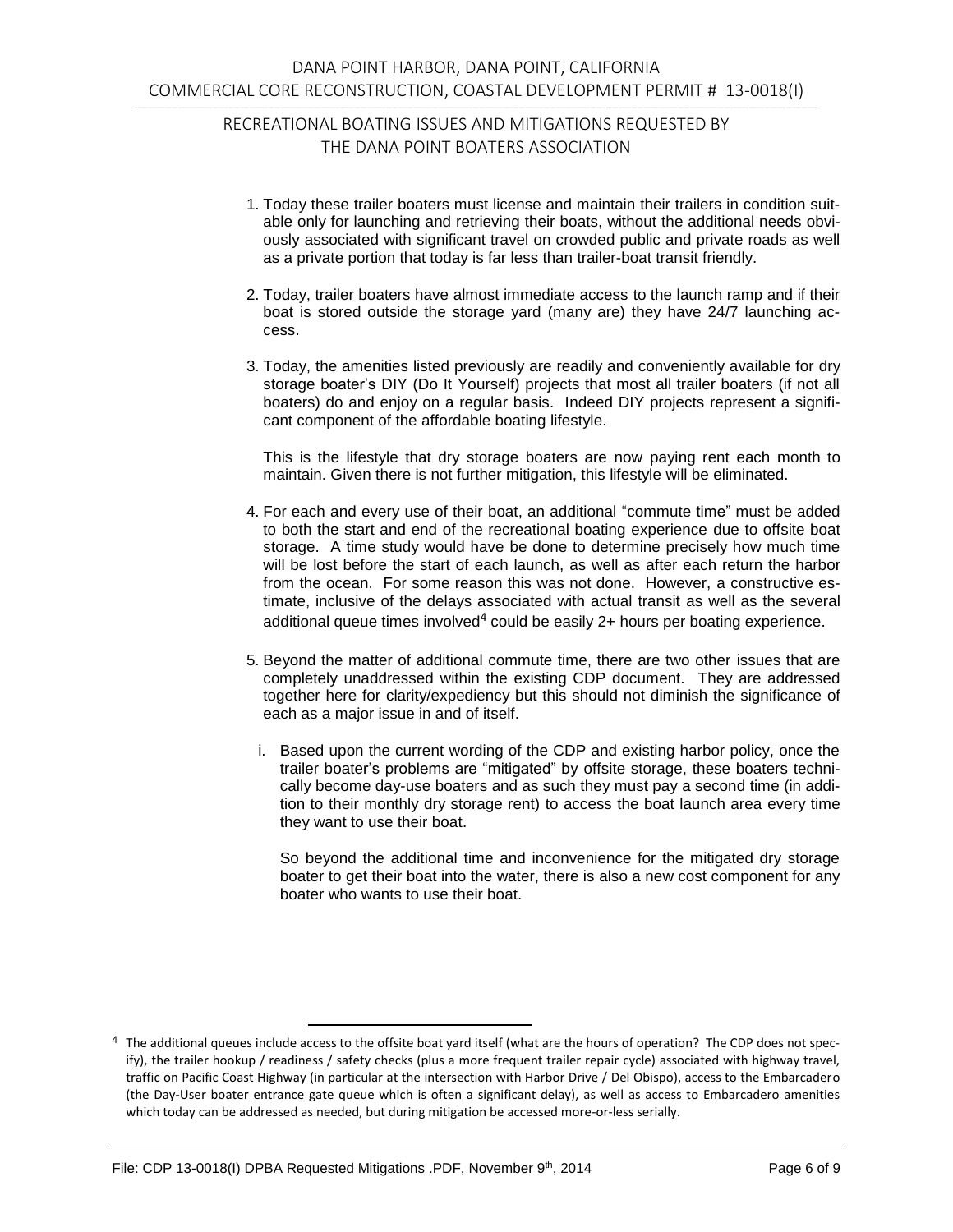ii. Given displaced trailer boaters gain access to The Embarcadero to launch their boat, where do they now store their tow vehicle, which remember must be suitable for highway hauling? <sup>5</sup>

Where do they now park their trailer once the space they previously used to store their trailer has been repurposed for construction of a parking deck?

Answer: unless further mitigation is implemented, existing dry boat storage boaters will either contend for the very same limited surface area that the LCP dictates be reserved for day-use boating, or they must try to find space somewhere else for their tow vehicle and trailer. Neither alternative is acceptable.

- 6. Last, but not the least of all negative construction project impacts, there is no information available within the CDP to otherwise describe mitigation for dry boat storage or day-use boaters' issues, beyond the fact that dry boat storage boaters must leave the harbor during construction. Here are some of the questions that beg for answers:
- $\circ$  What amount of monthly rent will dry boat storage boaters pay during the 5-6 year period when their boat will be stored more than a mile from the harbor?
- o Who they will be paying their month rent to?
- $\circ$  What will be their status regarding return to the harbor when construction is eventually complete?
- $\circ$  There is a subset of 493 dry boat storage boaters that are to be accommodated once Embarcadero reconstruction is complete (meaning the boat barn has also been built) that must store their boats mast up. This subset includes sailboats as well as deep keel and high rise power boats who do not meet requirements for storage within the boat barn. But will the planned ~105 mast up spaces be sufficient? If not sufficient, will there be a wait list and will displaced boaters be given preference?

*It is noteworthy that in the case of 19 harbor merchants to be displaced following commercial core reconstruction this previously overlooked planning oversight has recently been addressed.*

*While not completely germane to the discussion here, it is also noteworthy to add that those trailers that boaters will be upgrading and maintaining to perform highway service during the construction period must be then, in ~390 cases be stored offsite somewhere*<sup>6</sup> *on a permanent basis or simply sold and repurchased when needed. The reason is that the boat barn will only store boats and not the associated trailers.*

<sup>5</sup> During construction, a small compact car, for example, will no longer suffice for a dry boat storage boater to visit The Embarcadero and use their boat. They also will be unable to employ the Embarcadero to launch their boat by mule.

 $^6$  In Southern Orange County there is extremely limited trailer storage space available at any price. As a practical matter, the cost to store a boat trailer is the same as the cost to store a trailer with a boat on it.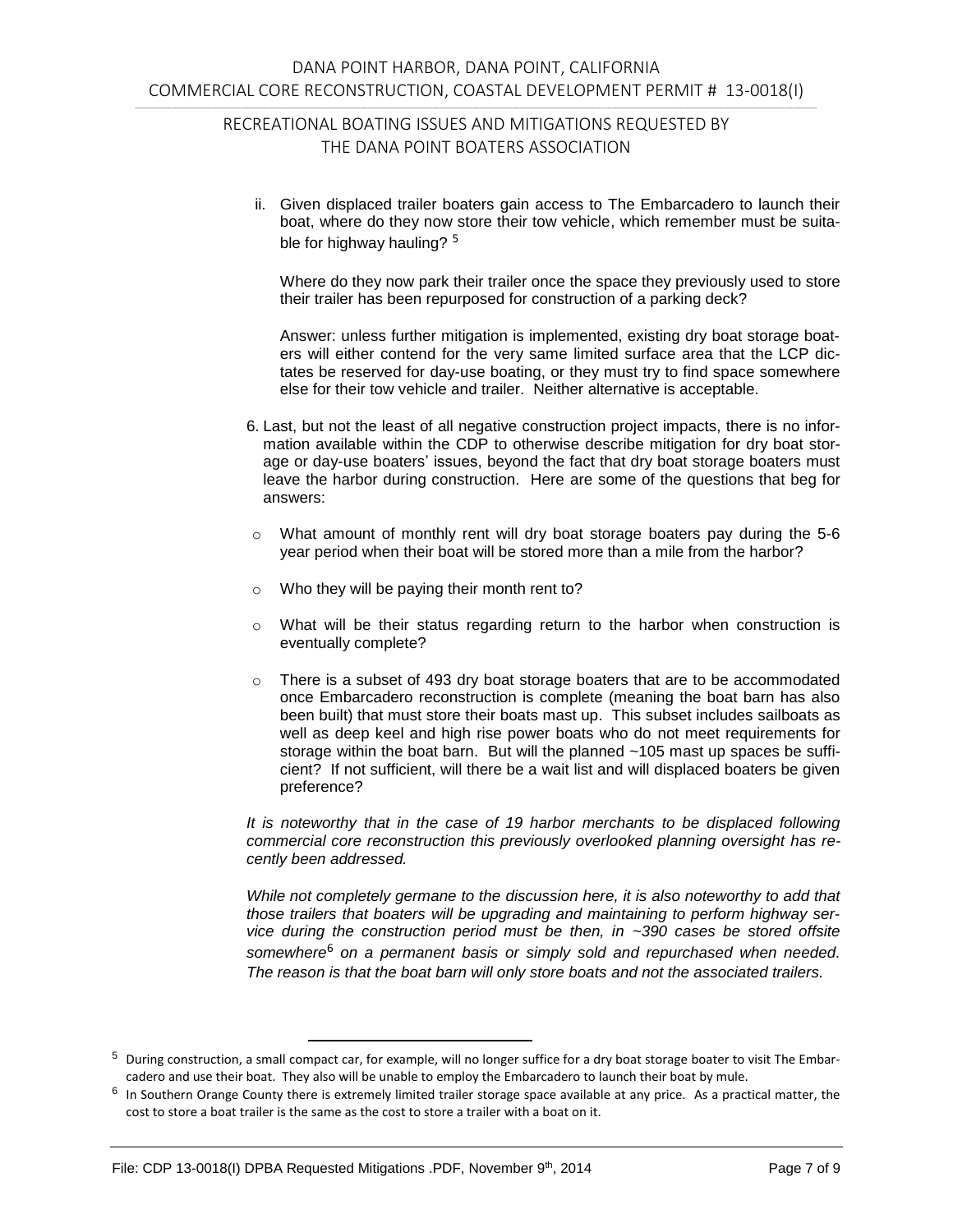- Mitigation 9: Dry boat storage boaters should continue to pay rent to the County of Orange. This rent should be reduced by at least 20 percent, arguable more, which is analogous to the 20 percent reduction, plus other considerations, recently granted to harbor merchants to be displaced following commercial core reconstruction.
- Mitigation 10: Dry boat storage boaters should continue to retain all current Embarcadero tenant rights and privileges during reconstruction.
- Mitigation 11: Dry boat storage boaters should not pay an additional day-use gate fee to gain access to The Embarcadero during reconstruction and until they are relocated/brought back into the Harbor.
- Mitigation 12: In a similar fashion as discussed in several mitigations pertaining to slip boaters on Docks M, N and O above, new mitigations<sup>7</sup> should also address the needs of dry boat storage boaters.
- Mitigation 13: Services offered within the offsite dry boat storage yard must be improved. At a minimum, restrooms, potable water, access to electricity and a saltwater wash down area (with water) are required.
- Mitigation 14: A service contract must be arranged with the yet to be determined offsite dry storage operator, such that by appointment, boats can be delivered (for the same additional charge they would pay today within The Embarcadero) to the harbor, launched, retrieved, washed down and returned safely to offsite storage.
- Mitigation 15: Because the number of displaced dry storage boats within the current version of the CDP is so high (ALL BOATS during certain stages, the vast majority of all boats in ALL STAGES), the inconvenience to dry boat storage boaters is unacceptably high and the overall Embarcadero congestion level will be unacceptably excessive during most summer and holiday weekends. Therefore some combination of two these two additional mitigations are required:

The total number of boats being removed from the harbor at any given point must be significantly reduced in some way. Today the number of boats stored on the hard within The Embarcadero is ~516. After completion of all phases, the number is stated as 105 within the CDP. Therefore it seems logical and appropriate the minimum number of boats stored within The Embarcadero should not fall below 105 during construction.

The "value engineering stage" of construction planning is the logical point to do this. The CDP language should be updated to reflect this new strategic construction objective.

Additional, convenient, temporary Dry boat storage space must be provided that avoids the necessity for highway travel during construction; especially for sailboats and vessels with masts.

 $7$  Note that mitigations 2, 3, 4 and 5 apply to dry storage boaters needs as well.